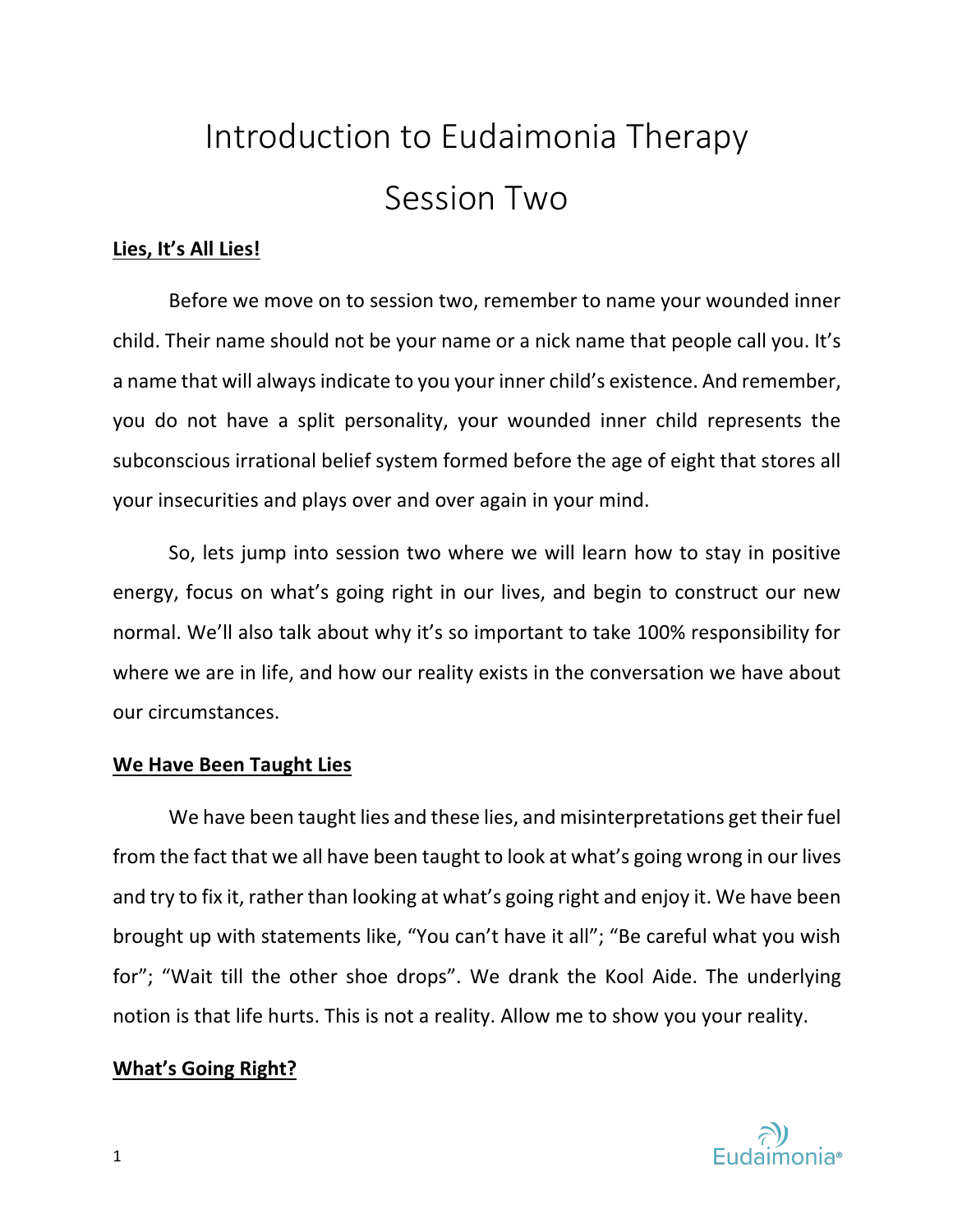I would like you to take a piece of paper and start making a list of all the things that are going right in your life. Start with the fact that you have hot, clean water to take a shower in, because most of the world does not, am I right? List things like you have a house with a roof that keeps you dry when it rains, windows that you can see through, shoes…yeah how many shoes are in your closet? And do they have holes in the bottom of them? Do you have heat and air-conditioning, a mattress to sleep on? Sheets to put on your mattress, a blanket that keeps you warm at night? A car? Money to put gas in your car? People that love you? Legs you can walk with, arms you can hug with, ears to hear, eyes to see, glasses if you need them? You get the point. Now make that list and make note of how many things are going right in your life. I had a woman who listed 123 things in her life that were going right after she told me her life sucked. Well, that changed her perspective rather quickly.

Now, pause this video and make your list. And after you make your list take a good look at all you have to be grateful for. Say "Thank you!" for all your blessings. Grateful thoughts are positive thoughts on steroids, and it's that energy that we need to get used to living in.

## **Stay In Positive Energy**

After you have been triggered, and do the uplifting exercise, ask yourself what is going right with the issue you were triggered about. If you were triggered about money, ask yourself what's going right with you and money? If you were triggered regarding a family member, ask yourself what's going right with that relationship? Even if it's about leaving a relationship, what's going right in leaving that relationship. That is how you spin the negative energy surrounding the trigger

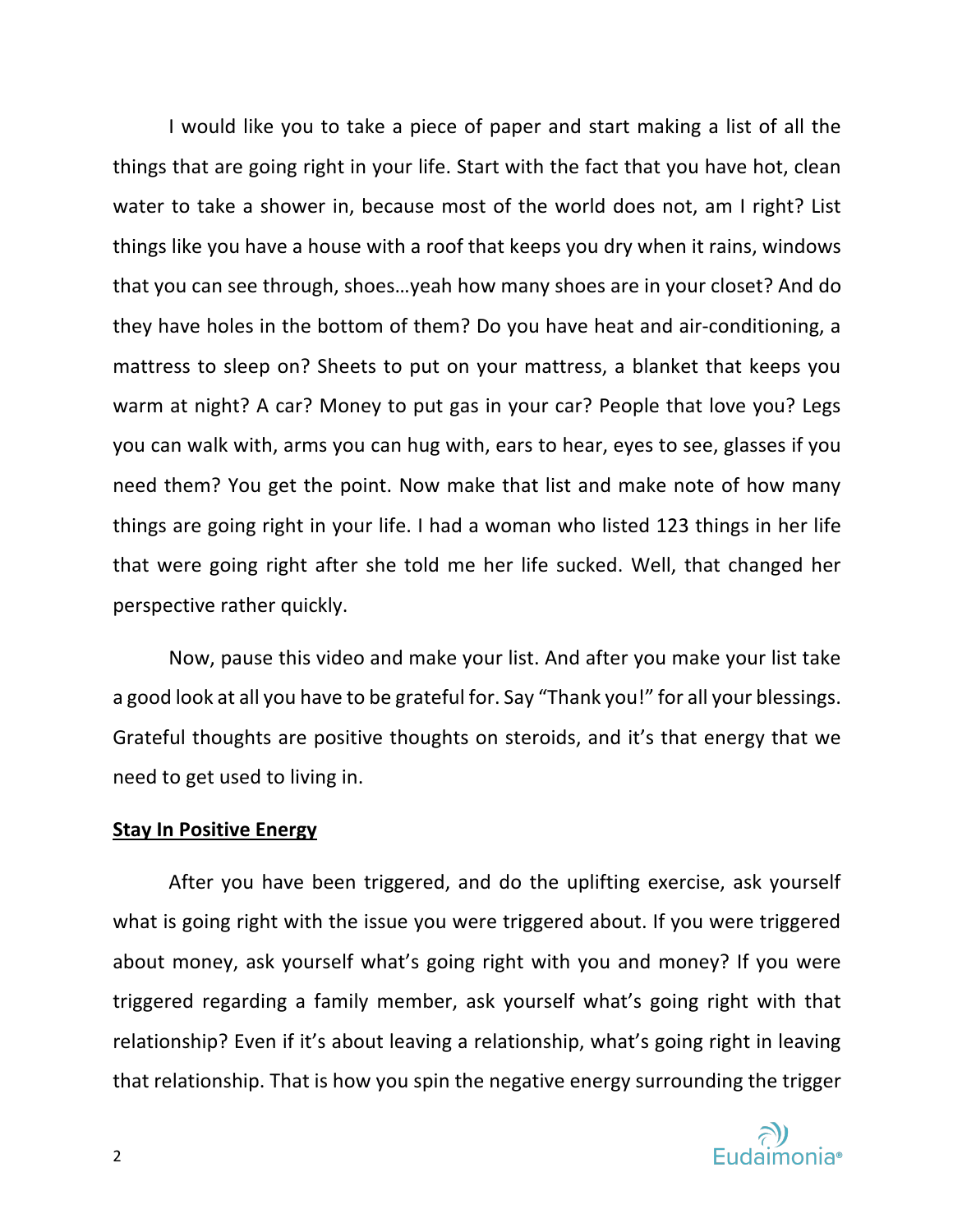to positive energy. Remember, you always want to be sitting in positive energy. Quantum Physics states that like attracts like. Positive energy will attract positive people, positive opportunities and positive outcomes.

## **Developing Your New Normal**

The exercises you do with me will lead you to developing your New Normal. Everything in life happens for you, not to you. I like to use our experience with the pandemic to provide reflection. Creating in your mind what your future could look like. The first thing to do is ask some pointed questions. The pandemic didn't happen to you, it happened for you, what did you learn about yourself? Write down your answers to the following questions. You can pause this video between questions to give yourself more time in answering these questions.

## **Pointed Questions**

1. What went right in the quarantine that you want to keep in your new normal?

Most people have responded with the fact that they spent more quality time with their families. For those that lived alone they responded with the fact that they got to do things they never had time to do before. Many responded with the discovery that they hadn't had a balanced life and now moving forward they intend on keeping that in their lives. Whatever your answer is, the point to this exercise is to start building your new normal in your mind.

- 2. What was the smartest decision you made during the quarantine?
- 3. What was the greatest lesson you learned about yourself?
- 4. What is your biggest piece of unfinished business?
- 5. What was the biggest risk you took?

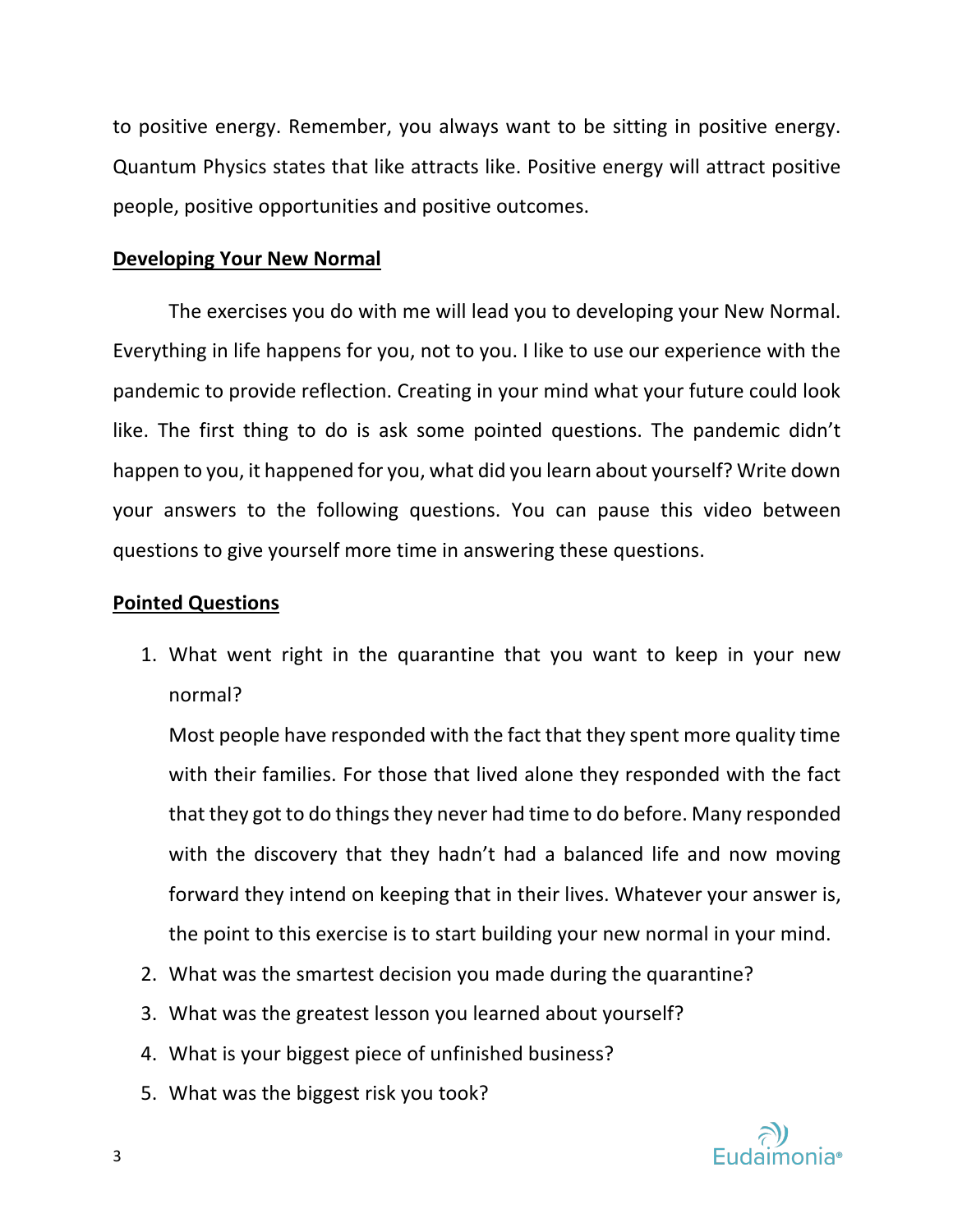This question allows you to see what is most important to you.

6. What did you learn about yourself as a result of the quarantine?

# **Building A New Normal**

Everything in life is created twice, first in thought and then on the physical plane. There has never been anything created by man that wasn't first a thought. So too, are our life situations. Start building your new normal by imagining that you are filling up a genie lamp populating it with items you would like to see and experience in your new normal. Write down the answers to these questions:

- 1. What will you take into your New Normal?
- 2. What advice would you like to give yourself?
- 3. What issues would you regret if you didn't address them in your New Normal?
- 4. What are you most committed to changing and improving at work?
- 5. What are you most committed to changing and improving at home?
- 6. What are you most committed to changing and improving in your relationship?
- 7. What did you realize brings you the most joy and how are you going to have more of it?
- 8. What will you let go of to improve your life moving forward?
- 9. What one word would you have as your theme for your new normal?

# **Your Theme Word**

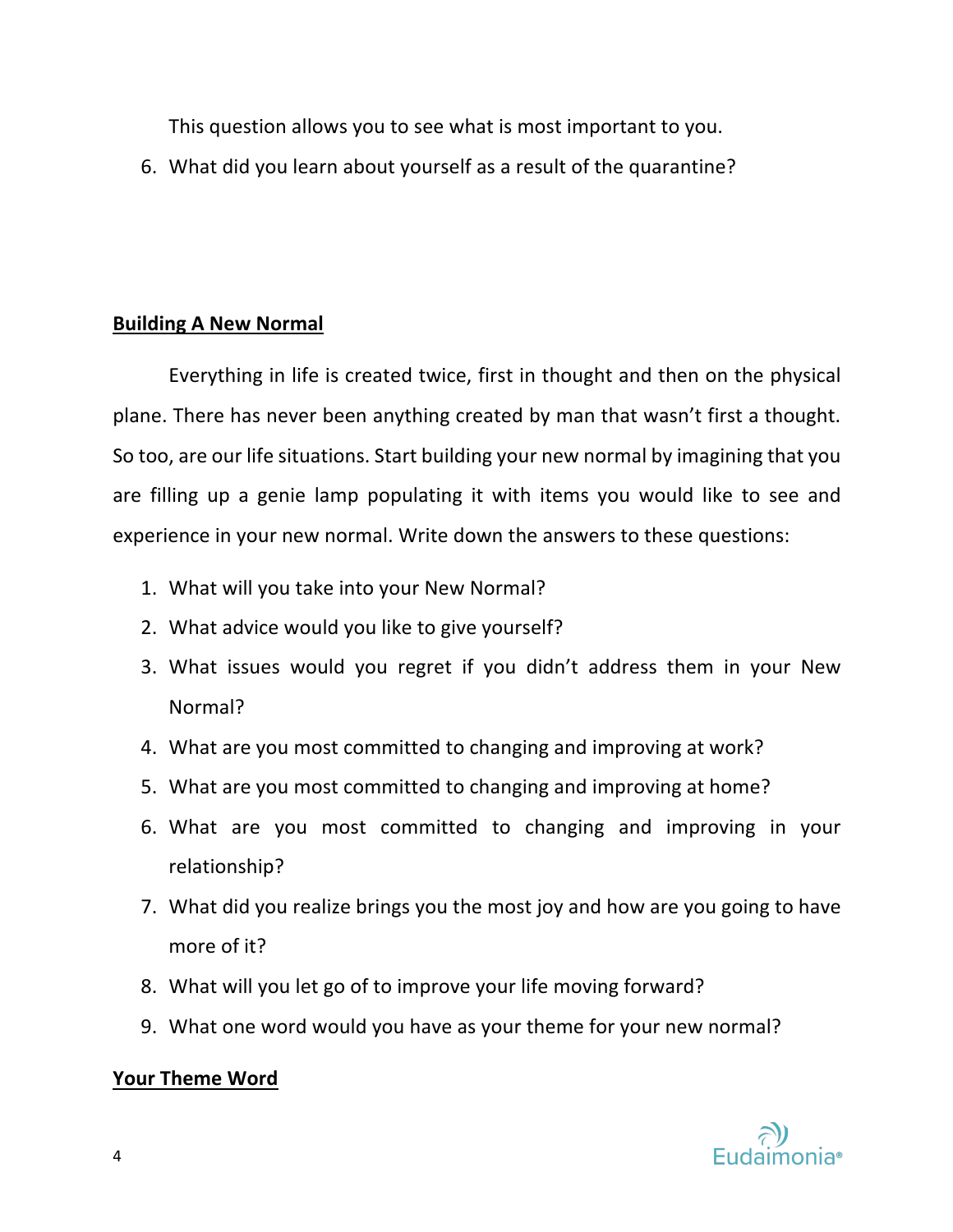Run yourself through this exercise and discover the one word you would use as the theme to your new normal, write it on a post-it and put it on your computer. For the next year, all your decisions should be based on that one word. So, for example, if your one word for the theme of your new normal is "fun", when you need to make decisions, you will look at your theme word and make sure that your decision includes having fun.

#### **You Are 100% Responsible**

Your life didn't happen willy nilly, you need to take 100% responsibility for it. You are a co-creator of it. You need to focus on what you want, not what you don't want. We have all been taught to look at what is going wrong and fix it, rather than looking at what's going right and enjoy it. We need to take a breath and relax and train ourselves to focus on what we can enjoy. All that happens to you, you bring about, the good, the bad, and the ugly. And this all happens by the meaning you have assigned yourself and everyone and everything around you. When you are experiencing something emotionally painful, ask yourself, "What am I learning about myself?" This experience is all about you and your thoughts. In the moment of clarity, you will know the answer to the question, "Why Me?" and the experience will move out of your way. When I have a client who asks me, Dr. Donna, why is this happening to me?" I answer, "Why not you?" In that moment they don't respond because in that moment they begin to understand.

#### **Our Reality Exists in our Conversations**

We think we live in the world, in a set of circumstances, but we don't. We actually live in the conversation about our set of circumstances, the meaning we give it. We assign meaning to everything. That is why everyone has a different

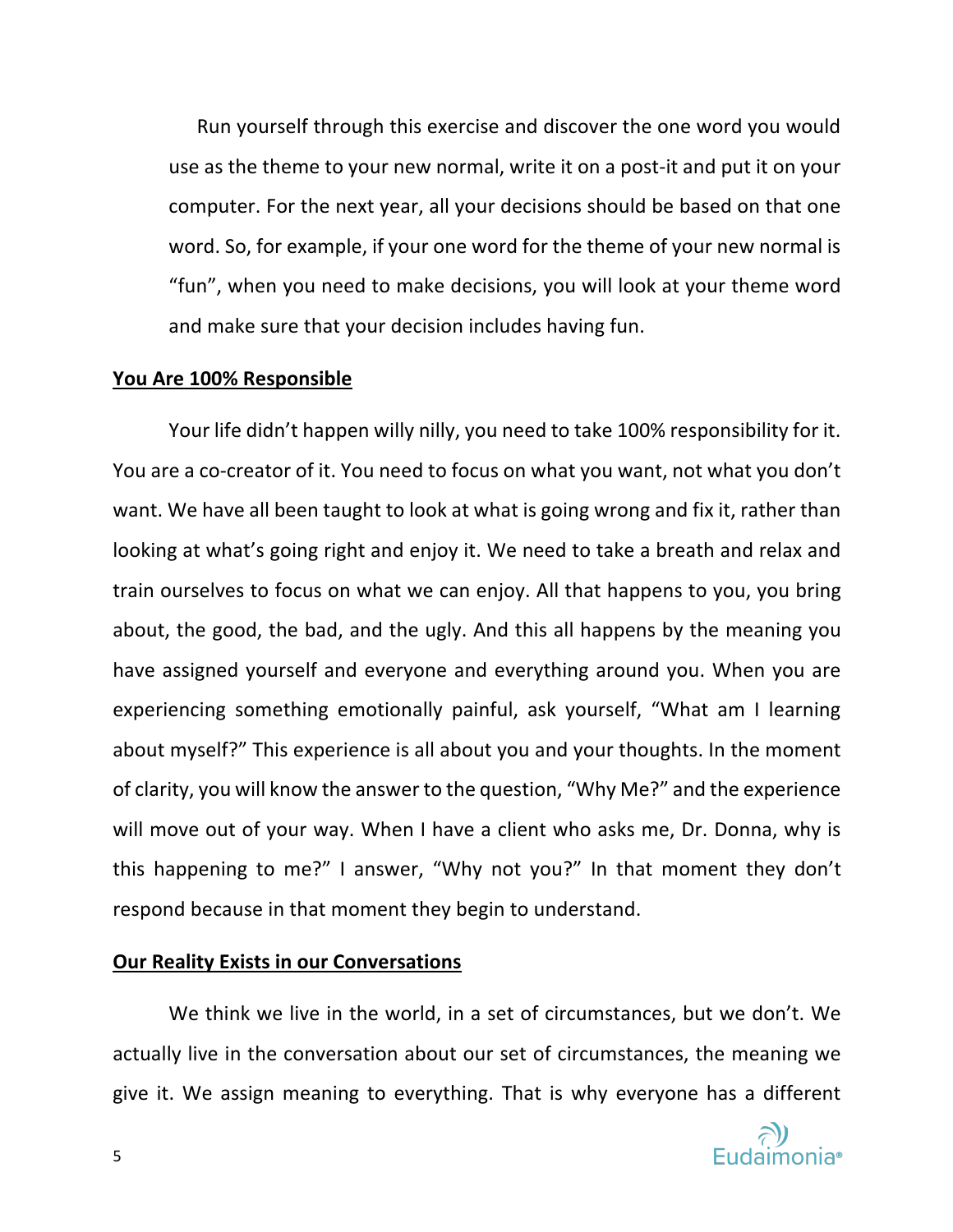perspective on things and events. When we see a car accident, all of us will have slightly different versions of the truth. When asked, "What is your truth?" the question is asking for your version of the truth because your truth may be different from mine. So, there is your truth, my truth, and then, the truth. All these versions are based on our individual belief systems that were formed before the age of eight.

#### **Words Are Magic Wands**

So, watch what you say. The trick here is to focus on what you want to happen, not what you don't want to happen. Watch your words. If you focus on negativity that is exactly what your life experience will become, all that is negative. For example, if you say, "I never have any money," and all your conversations talk about lack of money, you are focused on not having money and that will become your experience. If you say, "Money comes to me easily and often," and talk about how fortunate you are for what you have, that will become your experience. It simply comes down to this, "When you change the way you look at things, the things you look at change!" You need to stop looking at what you don't have and focus on what you do have. Again, grateful thoughts are positive thoughts on steroids. What I mean by that is, positive thoughts carry positive energy and grateful thoughts are that much more so in kind will carry that much more positive energy. Like attracts like, therefore positive energy will attract positive people, positive circumstances and positive outcomes.

## **Fear And Worry**

Now we are ready to deal with the major obstacle that prevents all of us from going after what we truly desire, and that is the "twin sisters" of your mind; fear